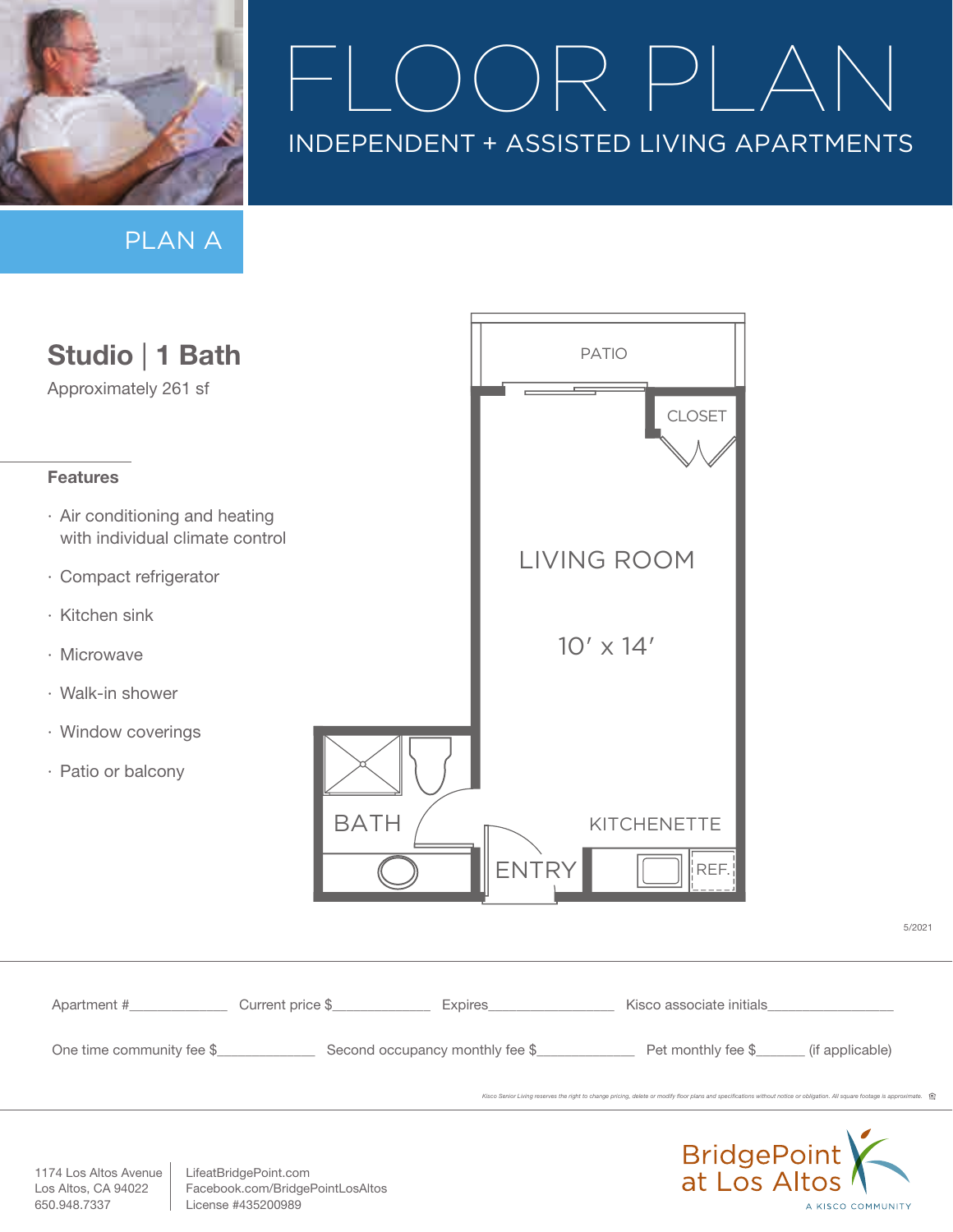

*Kisco Senior Living reserves the right to change pricing, delete or modify floor plans and specifications without notice or obligation. All square footage is approximate.* 

A KISCO COMMUNITY

5/2021

PLAN B

| Studio   1 bath<br>Approximately 300 sf                                                                                                                                                      | <b>PATIO</b>                     | <b>CLOSET</b>                                                                                                                                                     |             |
|----------------------------------------------------------------------------------------------------------------------------------------------------------------------------------------------|----------------------------------|-------------------------------------------------------------------------------------------------------------------------------------------------------------------|-------------|
| <b>Features</b>                                                                                                                                                                              | <b>LIVING ROOM</b>               |                                                                                                                                                                   |             |
| · Air conditioning and heating<br>with individual climate control<br>· Compact refrigerator<br>· Kitchen sink<br>· Microwave<br>· Walk-in shower<br>· Window coverings<br>· Patio or balcony | $15' \times 25'$<br><b>ENTRY</b> | KITCHENETTE<br>REF.<br><b>BATH</b>                                                                                                                                |             |
| Apartment # Current price \$ __________ Expires ________ Kisco associate initials                                                                                                            |                                  |                                                                                                                                                                   |             |
| LifeatBridgePoint.com<br>1174 Los Altos Avenue<br>Facebook.com/BridgePointLosAltos<br>Los Altos, CA 94022                                                                                    |                                  | Kisco Senior Living reserves the right to change pricing, delete or modify floor plans and specifications without notice or obligation. All square footage is app | BridgePoint |

1174 Los Altos Avenue Los Altos, CA 94022 650.948.7337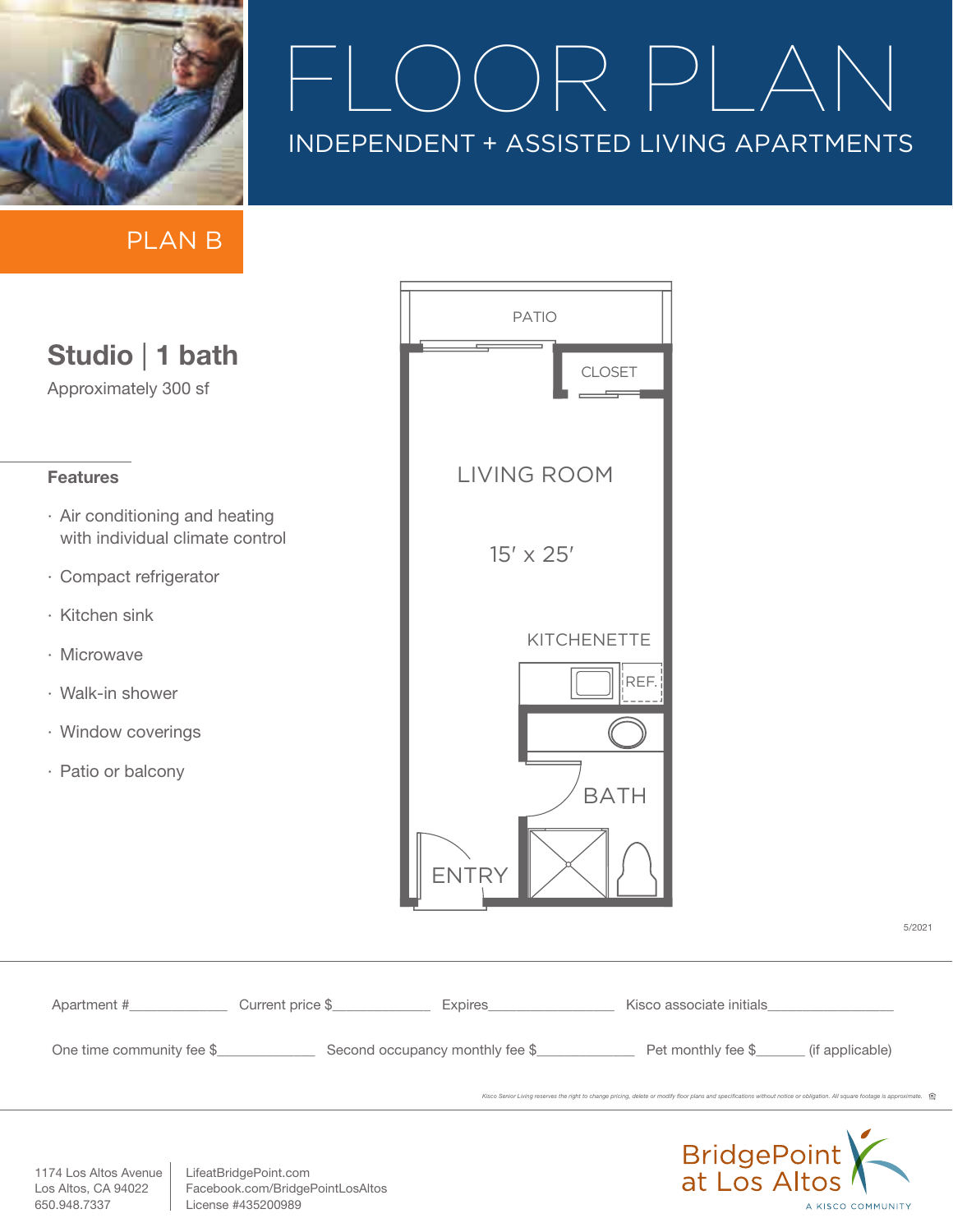

## $\Box$ INDEPENDENT + ASSISTED LIVING APARTMENTS

PLAN C



1174 Los Altos Avenue Los Altos, CA 94022 650.948.7337

LifeatBridgePoint.com Facebook.com/BridgePointLosAltos License #435200989

A KISCO COMMUNITY

5/2021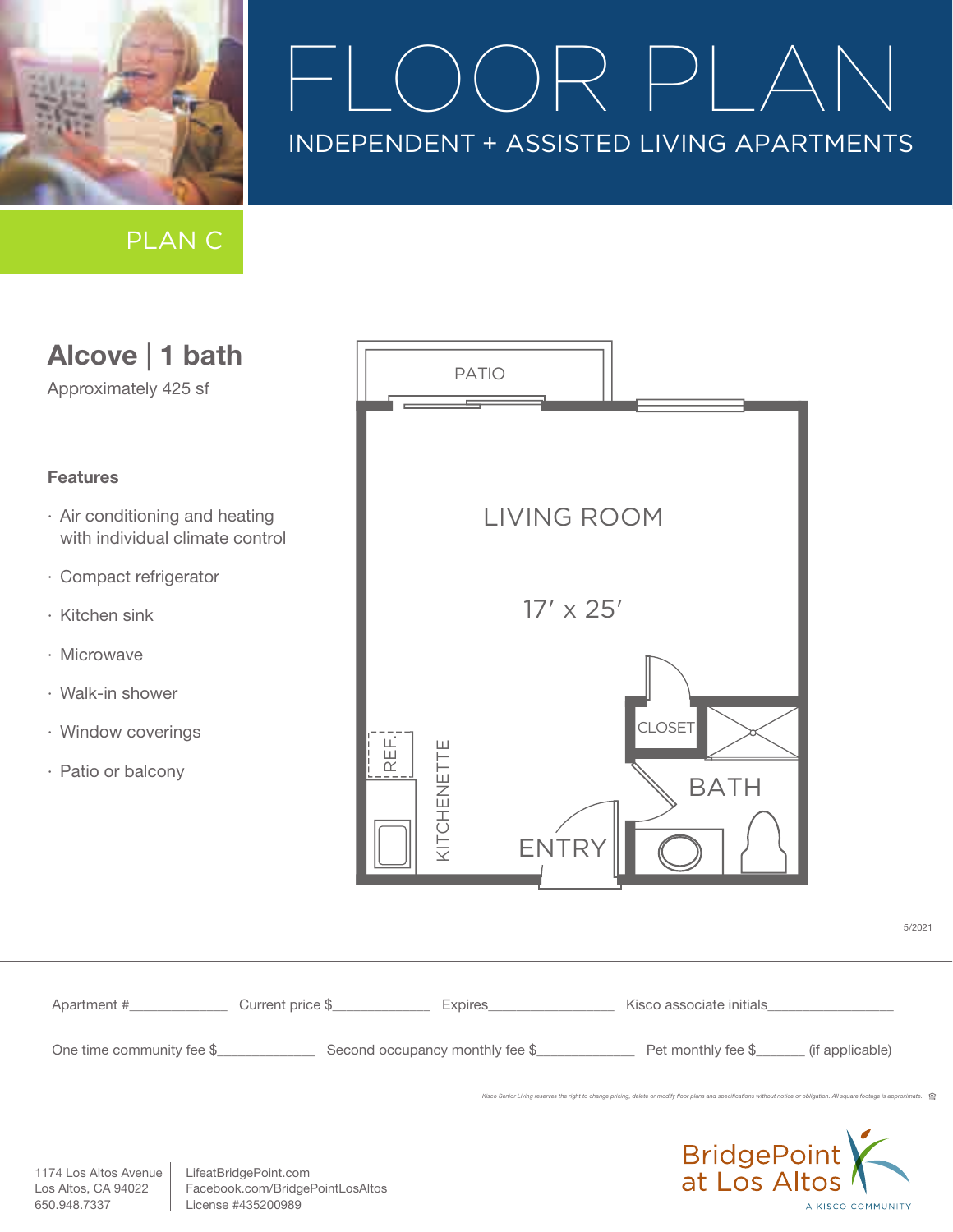

# $\rightarrow$   $\mid$ INDEPENDENT + ASSISTED LIVING APARTMENTS

PLAN D

### 1 Bedroom | 1 bath

Approximately 513 to 550 sf

#### Features

- · Air conditioning and heating with individual climate control
- · Compact refrigerator
- · Kitchen sink
- · Microwave
- · Walk-in shower
- · Window coverings
- · Patio or balcony



| Apartment #               | Current price \$ | Expires_______________          | Kisco associate initials Nisconsing Services                                                                                                                               |  |
|---------------------------|------------------|---------------------------------|----------------------------------------------------------------------------------------------------------------------------------------------------------------------------|--|
| One time community fee \$ |                  | Second occupancy monthly fee \$ | Pet monthly fee \$_________ (if applicable)                                                                                                                                |  |
|                           |                  |                                 | Kisco Senior Living reserves the right to change pricing, delete or modify floor plans and specifications without notice or obligation. All square footage is approximate. |  |
|                           |                  |                                 |                                                                                                                                                                            |  |



5/2021

1174 Los Altos Avenue Los Altos, CA 94022 650.948.7337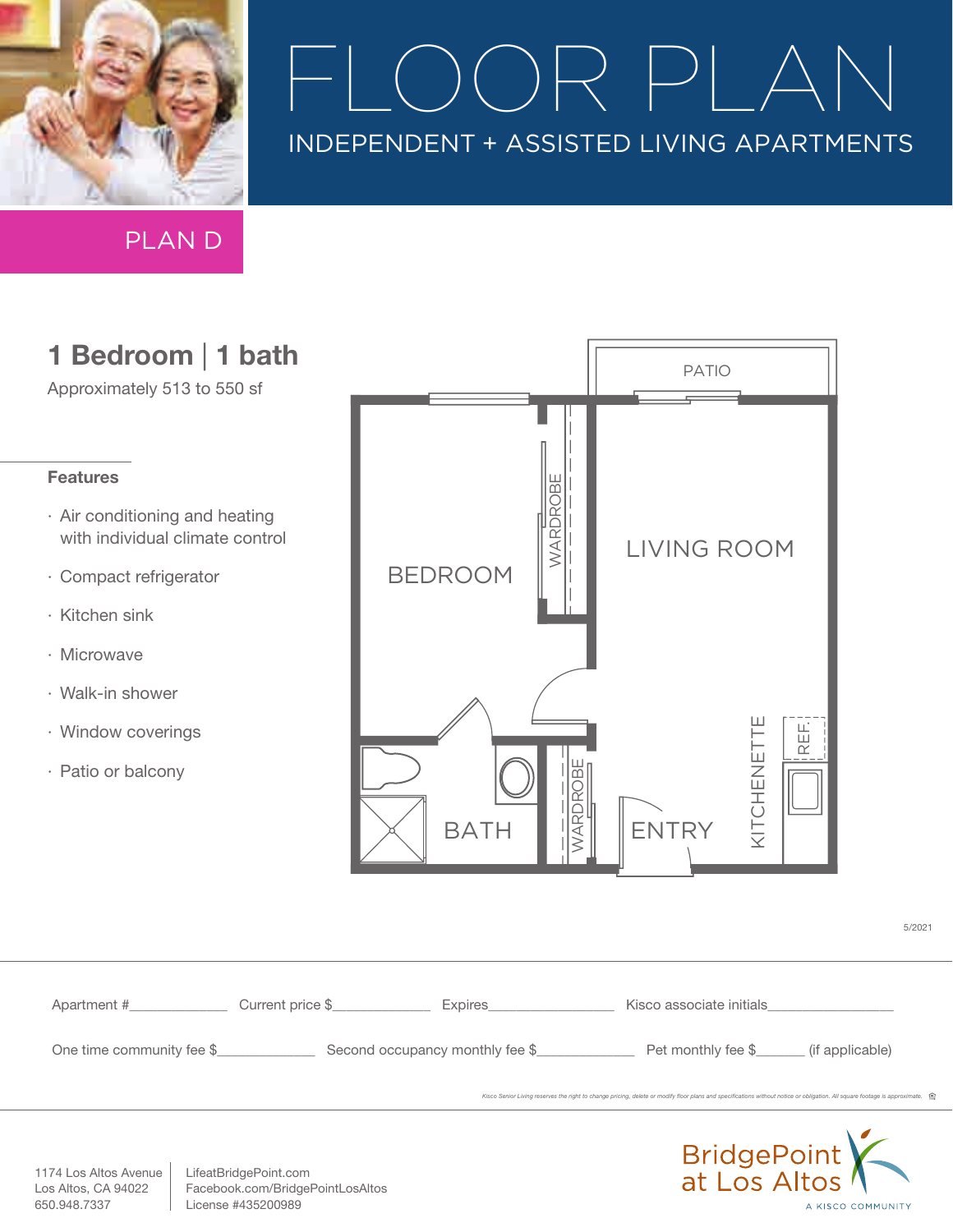

PLAN E



1174 Los Altos Avenue Los Altos, CA 94022 650.948.7337

LifeatBridgePoint.com Facebook.com/BridgePointLosAltos License #435200989

A KISCO COMMUNITY

5/2021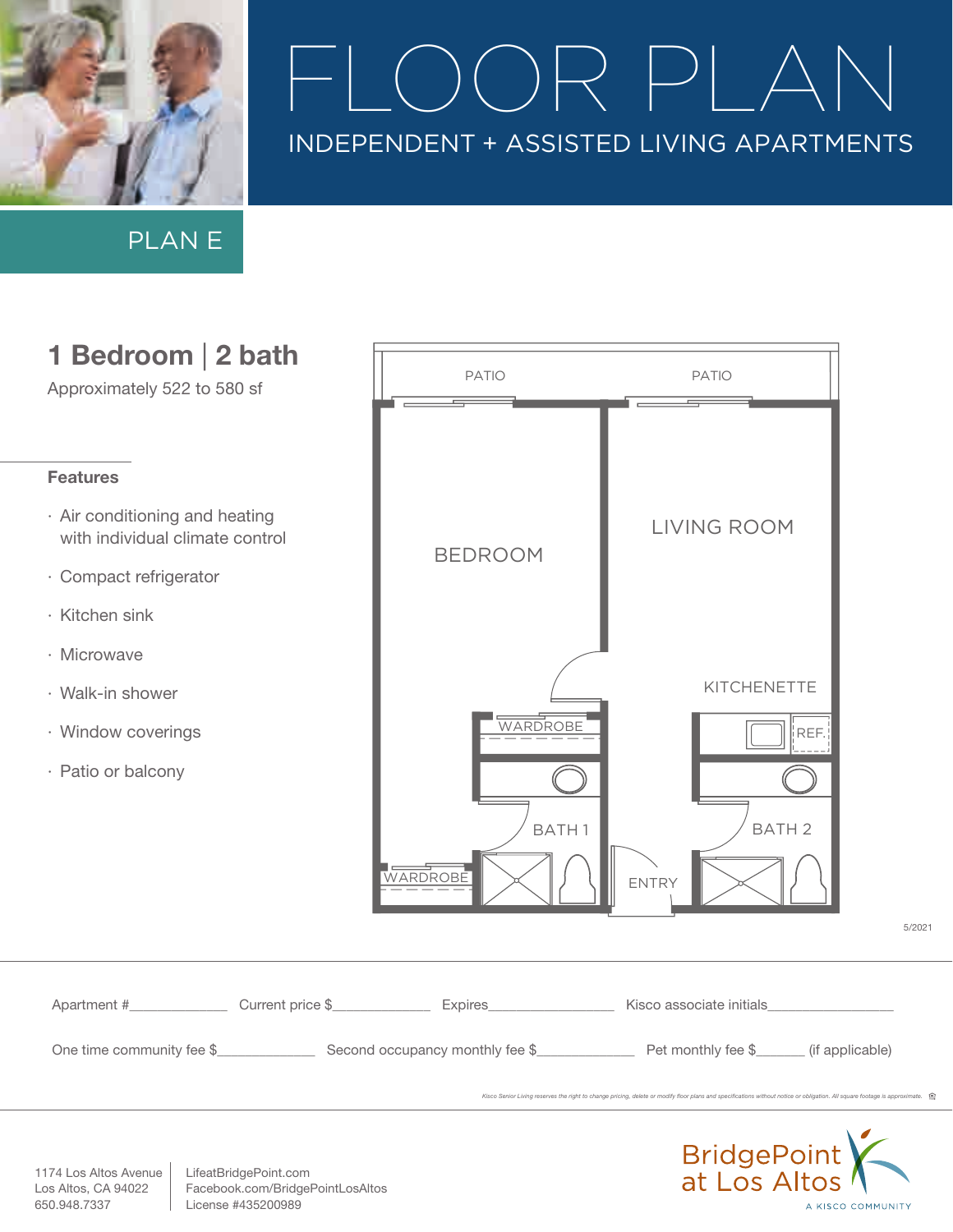

PLAN F

#### 1 Bedroom | 1 bath with Den

Apt 216 | Approximately 651 sf

#### Features

- · Air conditioning and heating with individual climate control
- · Refrigerator
- · Spacious closets
- · Two balconies

- · Kitchen sink
- · Walk-in showers
- · Private den
- · Microwave · Window coverings

Apartment #\_\_\_\_\_\_\_\_\_\_\_\_\_\_ Current price \$\_\_\_\_\_\_\_\_\_\_\_\_\_\_ Expires\_\_\_\_\_\_\_\_\_\_\_\_\_\_\_\_\_\_ Kisco associate initials\_\_\_\_\_\_\_\_\_\_\_\_\_\_\_\_\_\_ One time community fee \$\_\_\_\_\_\_\_\_\_\_\_\_\_\_\_\_\_ Second occupancy monthly fee \$\_\_\_\_\_\_\_\_\_\_\_\_\_\_\_\_\_\_\_\_\_\_\_\_\_\_\_ (if applicable) 5/2021 17'6"x11'6" LIVING 11'x17' DEN 7'6"x9'6" ENTRY (651 Sq.Ft.) Unit 213 Sq.Ft.) Unit 213 Sq.Ft. BATH KITCHENETTE LINEN BALCONY BALCONY **WARDROBE** REF. MICRO. BEDROOM 11'6"x11'6"

Kisco Senior Living reserves the right to change pricing, delete or modify floor plans and specifications without notice or obligation. All square footage is approximate.



1174 Los Altos Avenue Los Altos, CA 94022 650.948.7337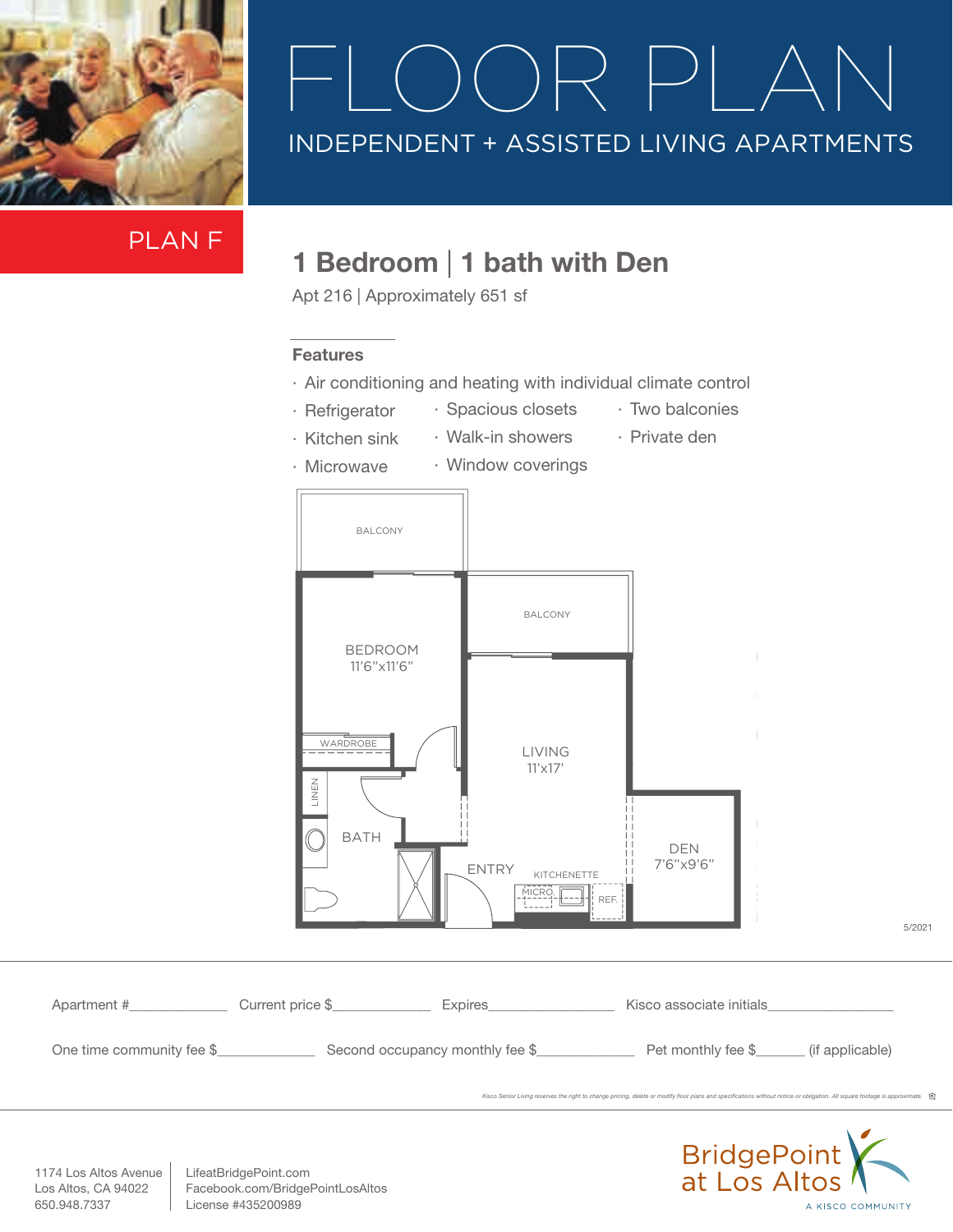

## $\Box$ INDEPENDENT + ASSISTED LIVING APARTMENTS

PLAN F

### 1 Bedroom | 1 bath with Den

Apt 213 | Approximately 652 sf

#### Features

- · Air conditioning and heating with individual climate control
- · Refrigerator
- · Spacious closets · Walk-in showers
- · Two balconies · Private den
- · Kitchen sink
- · Window coverings



| Apartment #               | Current price \$                | Expires | Kisco associate initials |                 |
|---------------------------|---------------------------------|---------|--------------------------|-----------------|
| One time community fee \$ | Second occupancy monthly fee \$ |         | Pet monthly fee \$       | (if applicable) |

*Kisco Senior Living reserves the right to change pricing, de* 



5/2021

1174 Los Altos Avenue Los Altos, CA 94022 650.948.7337

KISCO SENIOR LIVING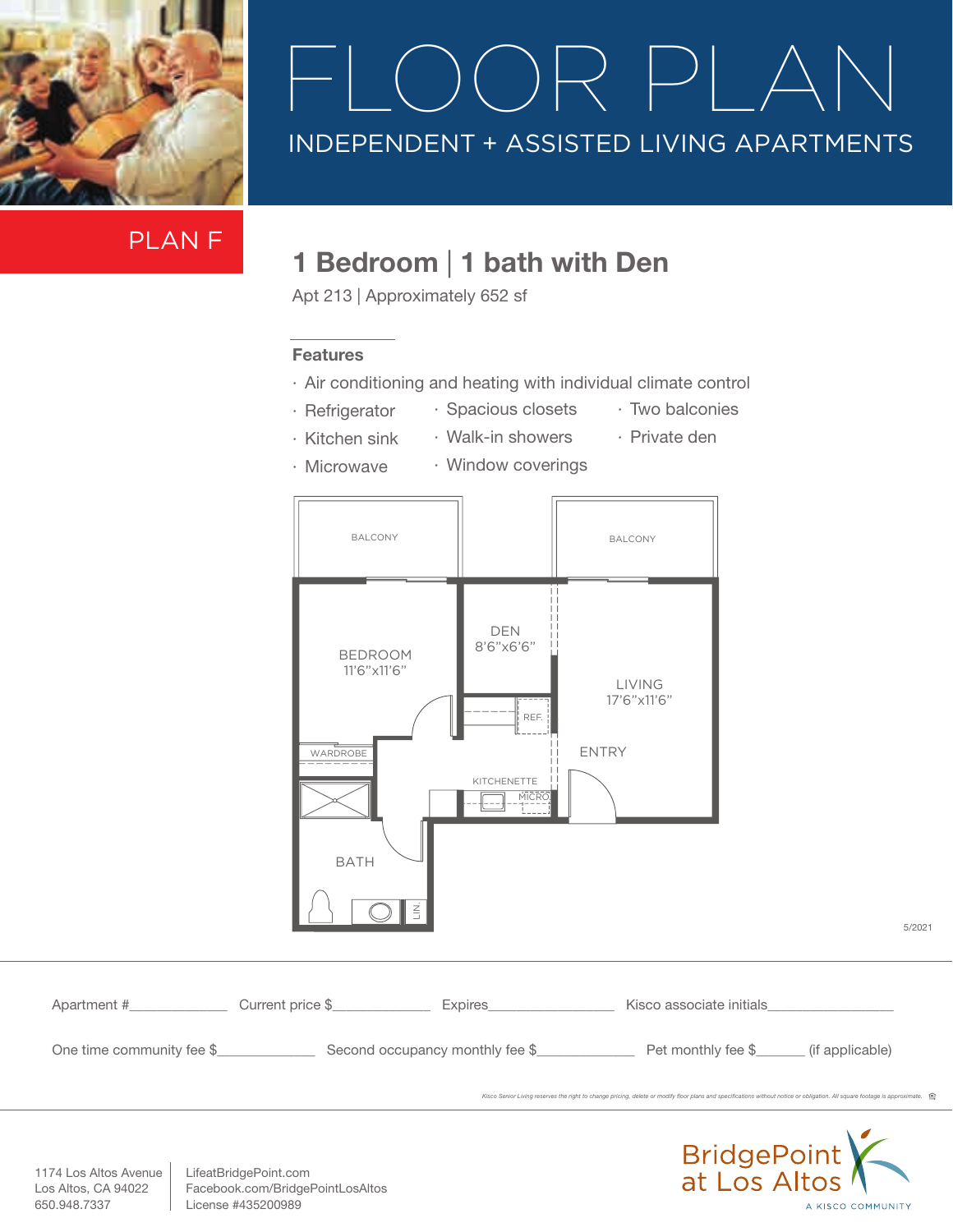

PLAN G

### 2 Bedroom | 2 bath

Approximately 717 to 1,100 sf

#### Features

- · Air conditioning and heating with individual climate control
- · Refrigerator · Spacious closets
- · Kitchen sink · Walk-in showers
- · Microwave
- · Window coverings
- · Patio or balcony





1174 Los Altos Avenue Los Altos, CA 94022 650.948.7337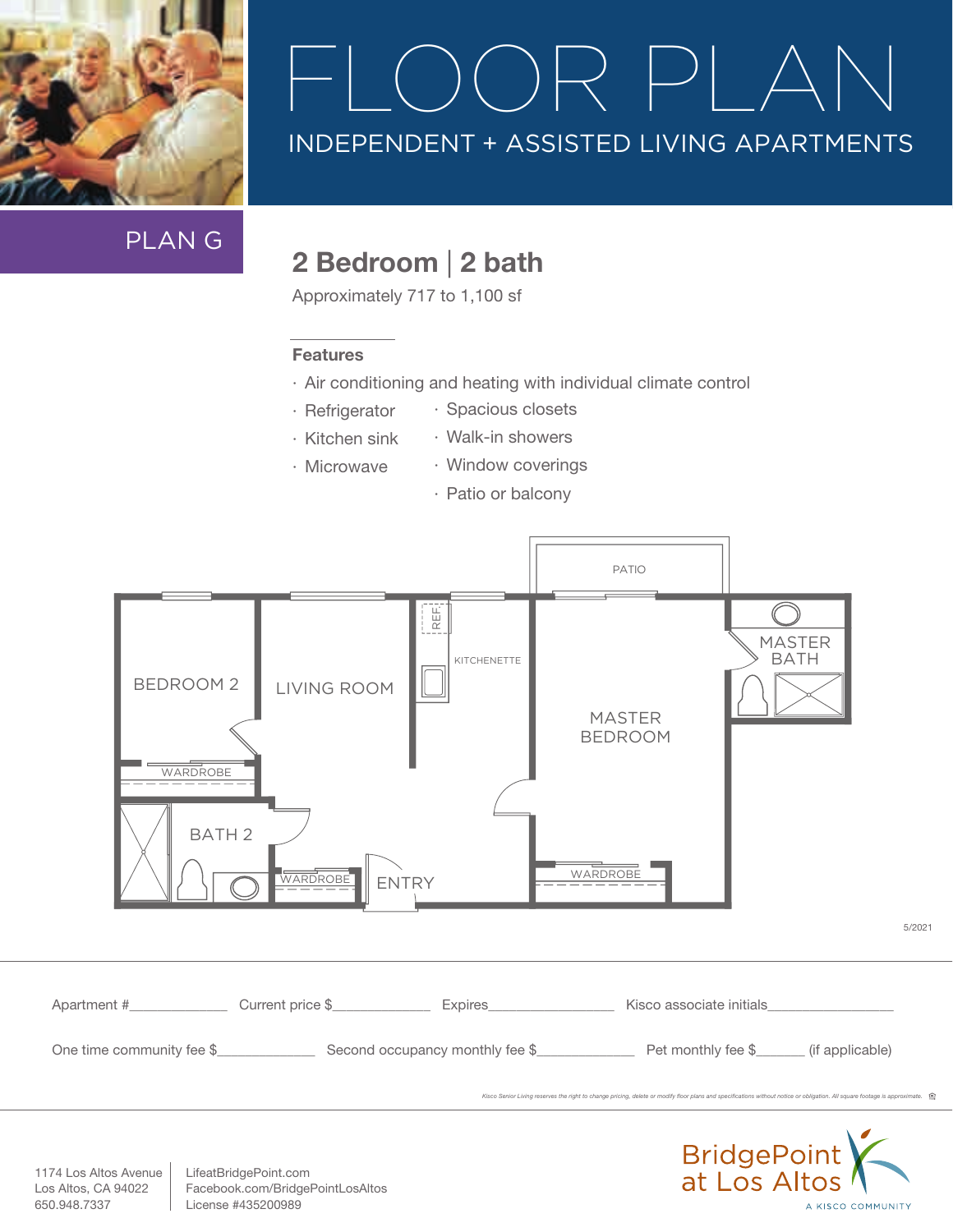

PLAN G\*

### 2 Bedroom | 2 bath

\*Apt 209 | Approximately 806 sf

#### Features

- · Air conditioning and heating with individual climate control
- · Refrigerator · Spacious closets
- · Kitchen sink · Walk-in showers
- · Microwave
- · Two balconies

· Window coverings



BridgePoint<br>at Los Altos A KISCO COMMUNITY

5/2021

1174 Los Altos Avenue Los Altos, CA 94022 650.948.7337